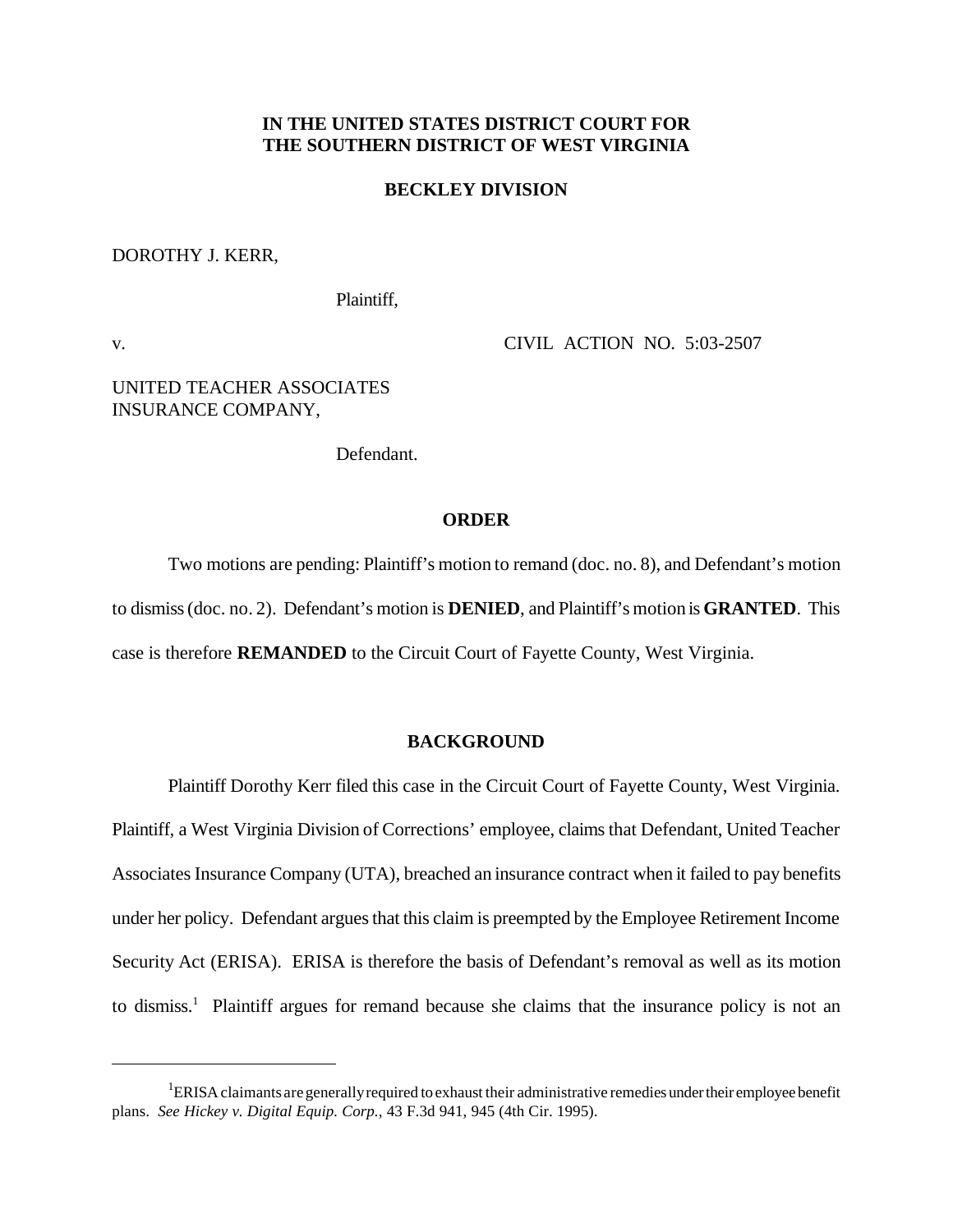employee welfare benefit plan as defined in ERISA, and therefore no federal question exists to serve as the basis for jurisdiction in this Court.

# **DISCUSSION**

### *Standard*

An action may be removed to a federal district court if it is one over which the district court would have original jurisdiction. 28 U.S.C. § 1441(b). District courts have original jurisdiction over actions arising under the laws of the United States. 28 U.S.C. § 1331. In removal cases, "the defendant bearsthe burden ofshowing federaljurisdictionhas beeninvoked properly."*McCoy v. Erie Ins. Co*., 147 F. Supp.2d 481, 486 (S.D. W. Va. 2001) (citing *Mulcahey v. Columbia Organic Chems. Co*., 29 F.3d 148, 151 (4th Cir. 1994)). Therefore, UTA bears the burden of showing that ERISA applies in this case.

### *Substantive Law*

ERISA preempts all state laws that "relate to" an employee welfare benefit plan.<sup>2</sup> Defendant argues that this preemption is broad and includes the entire field that deals with employee benefit plans. The Court agrees with Defendant that ERISA preemption is very inclusive; it is clear that the claim pursued by Plaintiff would be preempted by ERISA if her insurance policy with UTA is found

<sup>&</sup>lt;sup>2</sup>ERISA's "relate to" provision, 29 U.S.C. § 1144(a), provides that:

Except as provided in subsection (b) of this section, the provisions of this subchapter and subchapter III of this chapter shall supersede any and all State laws insofar as they may now or hereafter relate to any employee benefit plan described in section 1003(a) of this title and not exempt under section 1003(b) of this title.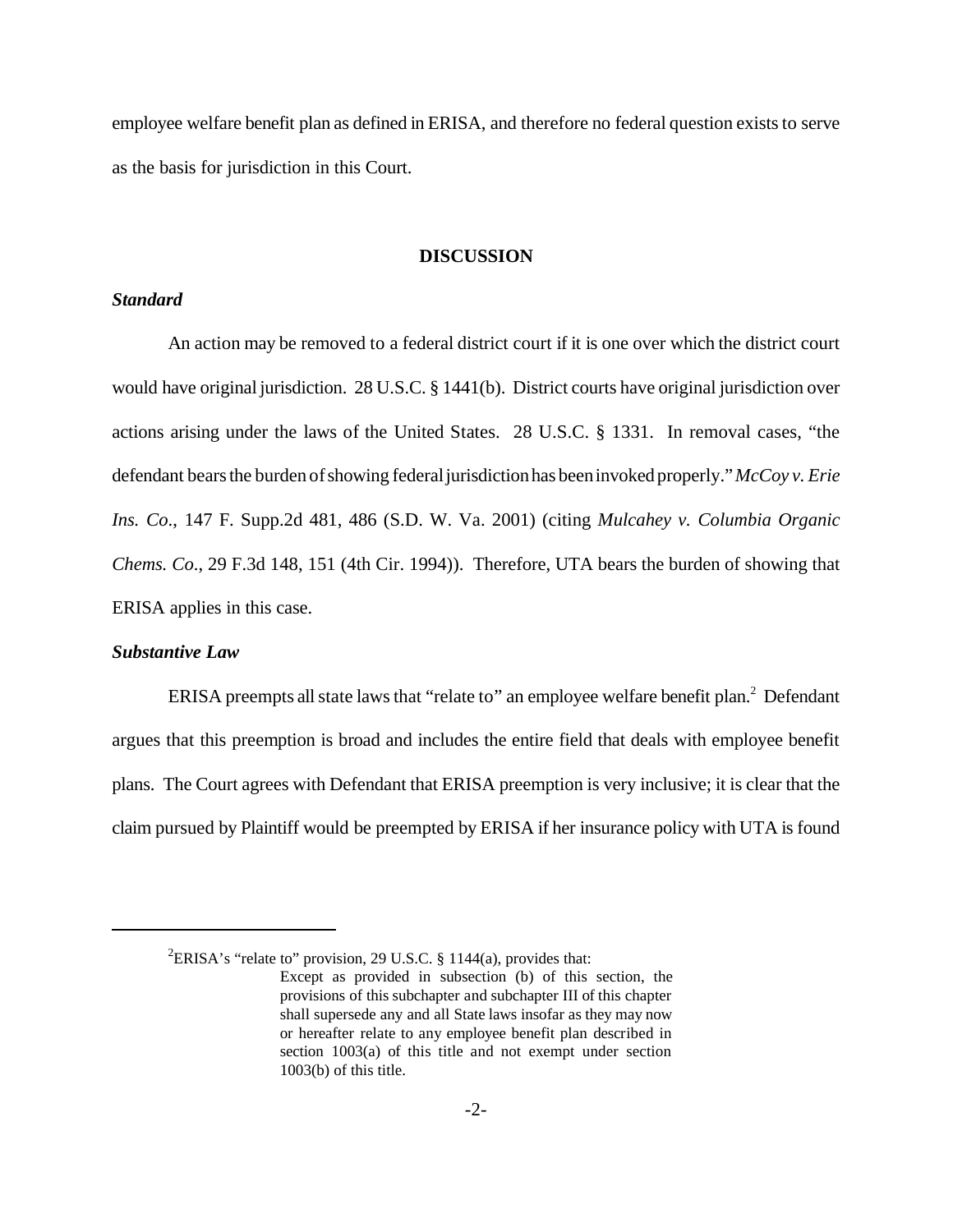to be an employee welfare benefit plan. However, the relevant question goes to the nature of the plan: Is the plan at issue within ERISA's definition of employee welfare benefit plan?

ERISA defines employee welfare benefit plan as:

any plan, fund, or program which was heretofore or is hereafter established or maintained by an employer or by an employee organization, or by both, to the extent that such plan, fund, or program was established or is maintained for the purpose of providing for its participants or their beneficiaries, through the purchase of insurance or otherwise, (A) medical, surgical, or hospital care or benefits, or benefits in the event of sickness, accident, disability, death or unemployment, or vacation benefits, apprenticeship or other training programs, or day care centers, scholarship funds, or prepaid legal services, or  $(B)$  any benefit described in section 186 $(c)$  of this title (other than pensions on retirement or death, and insurance to provide such pensions).

29 U.S.C. § 1002(1). ERISA regulations attempt to clarify the meaning of "established or maintained by an employer." The regulations offer a "safe harbor" provision, which excludes from the definition any "group or group-type insurance program offered by an insurer to employees or members of an employee organization" if (1) no contributions are made by an employer or employee organization; (2) participation is voluntary; (3) the employer's function is limited to allowing the insurer to publicize the program and collect premiums through payroll deductions; and (4) the employer does not profit from the program. 29 C.F.R. § 2510.3-1(j).

If an employer's only involvement in establishing or maintaining a plan is to allow an insurer to take premiums from employees' pay, this is not a sufficient basis to find that the program is an employee welfare benefitsprogramforthe purposes ofERISA. *See* 29 C.F.R. § 2510.3-1(j);*see also Brown v. Commonwealth Nat'l Life Ins. Co.*, 875 F.Supp. 800 (M.D. Ala. 1995) (holding that a program was not "maintained" by the employer where payment of premiums was through an earned income tax credit). However, an employer's use of a corporate account to pay premiums and monthly contributions to those premiums have been held to create an employee welfare benefit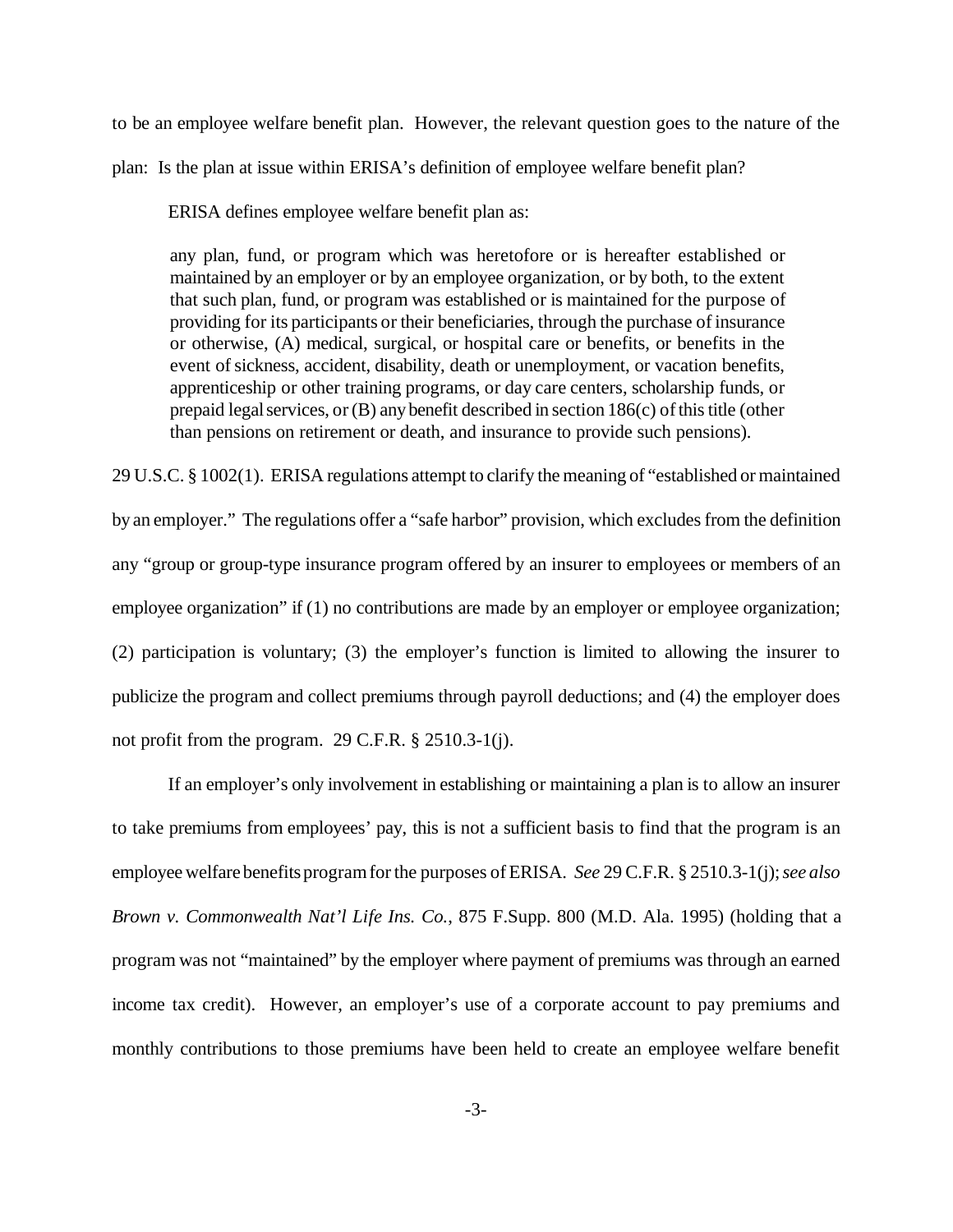program. *See Randol v. Mid-West Nat'l Life Ins.* Co., 987 F.2d 1547 (11th Cir. 1993) (holding that monthly payments were sufficient to show maintenance of a plan and not reaching the question of what actions would be required to show establishment of a plan).

In close cases, courts have looked to the level of the employer's involvement to determine whether a particular plan was established or maintained by an employer. In *Sipma v. Massachusetts Casualty Insurance Company*, the Tenth Circuit explained its definition of "established or maintained." 256 F.3d 1006, 1012 (2001). It quoted *Gaylor v. John Hancock Mutual Life Insurance Company*:

The "established or maintained" requirement is designed to ensure that the plan is part of an employment relationship . . . by looking at the degree of participation by the employer in the establishment or maintenance of the plan. An employer's mere purchase of insurance for its employees does not, without more, constitute an ERISA plan. An important factor in determining whether a plan has been established is whether the employer's purchase of the policy is an expressed intention by the employer to provide benefits on a regular and long-term basis.

*Sipma*, 256 F.3d at 1012, (quoting *Gaylor*, 112 F.3d 460, 464 (10th Cir. 1997) (internal citations omitted)). In *Sipma*, the plaintiff's employer "took action to provide disability insurance on a regular and long-term basis to Mr. Sipma . . . and paid the premiums for the insurance," which the Court found was sufficient to satisfy the "established and maintained requirement." 256 F.3d 1006, 1013. The Court explained that the purchase of a group policy covering a class of employees and the payment of premiums are both substantial evidence that a plan has been established and/ormaintained under ERISA. *See id.* at 1012.

According to the Eleventh Circuit, a "plan has been 'established' when there has been some degree ofimplementation by the employer going beyond the mere intent to confer a benefit." *Butero v. Royal Maccabees Life Ins. Co.*, 174 F.3d 1207, 1214 (1999). In *Butero*, the Court held that a plan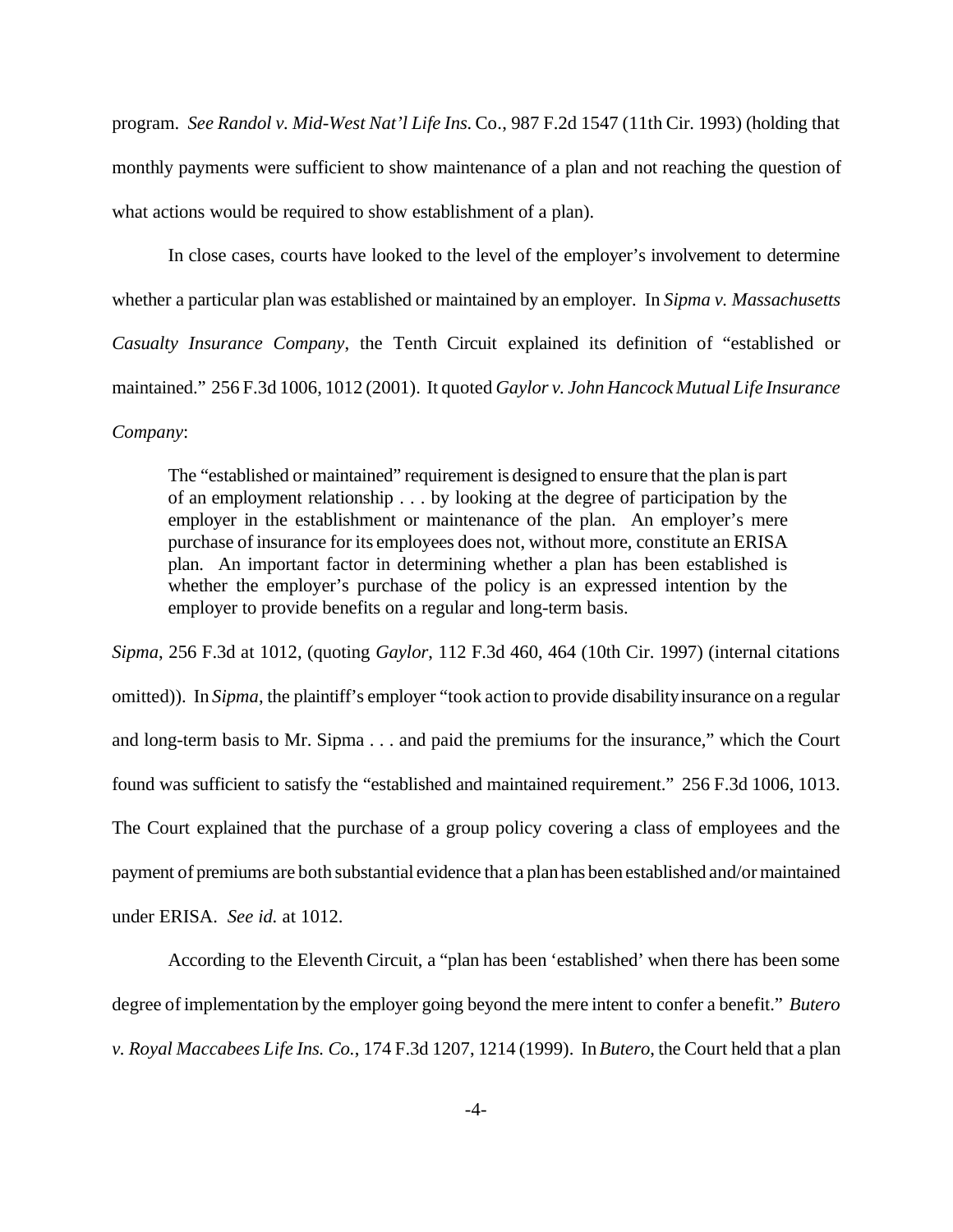had been established where the employer "consulted an insurance agent, selected the terms of the group policy it wished to purchase for its employees, completed an application form for the policy, solicited enrollments from its employees, collected money through payroll deductions, and remitted premium checks." *Id.* Similarly, the Middle District of Alabama found a plan to have been established in *Wilson v. Coman*, where the employer created a committee that held an annualmeeting to review benefits offered by the employer and chose a benefits package based on the employer's administrative needs as well as the needs of the employees. 284 F. Supp.2d 1319, 1323 (2003). In *Wilson*, the committee decided what benefits would be offered, what companies would be used, and had mandatory employee meetings about enrollment. *Id.* at 1345.

### *Application*

The West Virginia Division of Corrections allows UTA to deduct premiums from Plaintiff's pay, but this alone is not a sufficient basis to find that the program at issue is an employee welfare benefits program for the purposes of ERISA. The Court must look to the employer's role in establishing or maintaining the plan to determine if it comes under ERISA. Plaintiff alleges that the only connections between the UTA insurance policy and the West Virginia Division of Corrections are (1) the employer's permission to allow UTA to publicize the insurance, and (2) the collection of premiums through payroll deductions. *See* Armstrong Aff. ¶ 6. Defendant does not offer any conflicting evidence, but argues that the "employer's involvement with the policy included sponsoring the benefit as part of its employee welfare benefit plan and taking deductions from plaintiff's paychecks to pay the premiums." *Def.'s Response* at 2. The meaning of "sponsoring the benefit" is unclear to the Court, but Defendant does not allege that the employer pays any portion of the premium.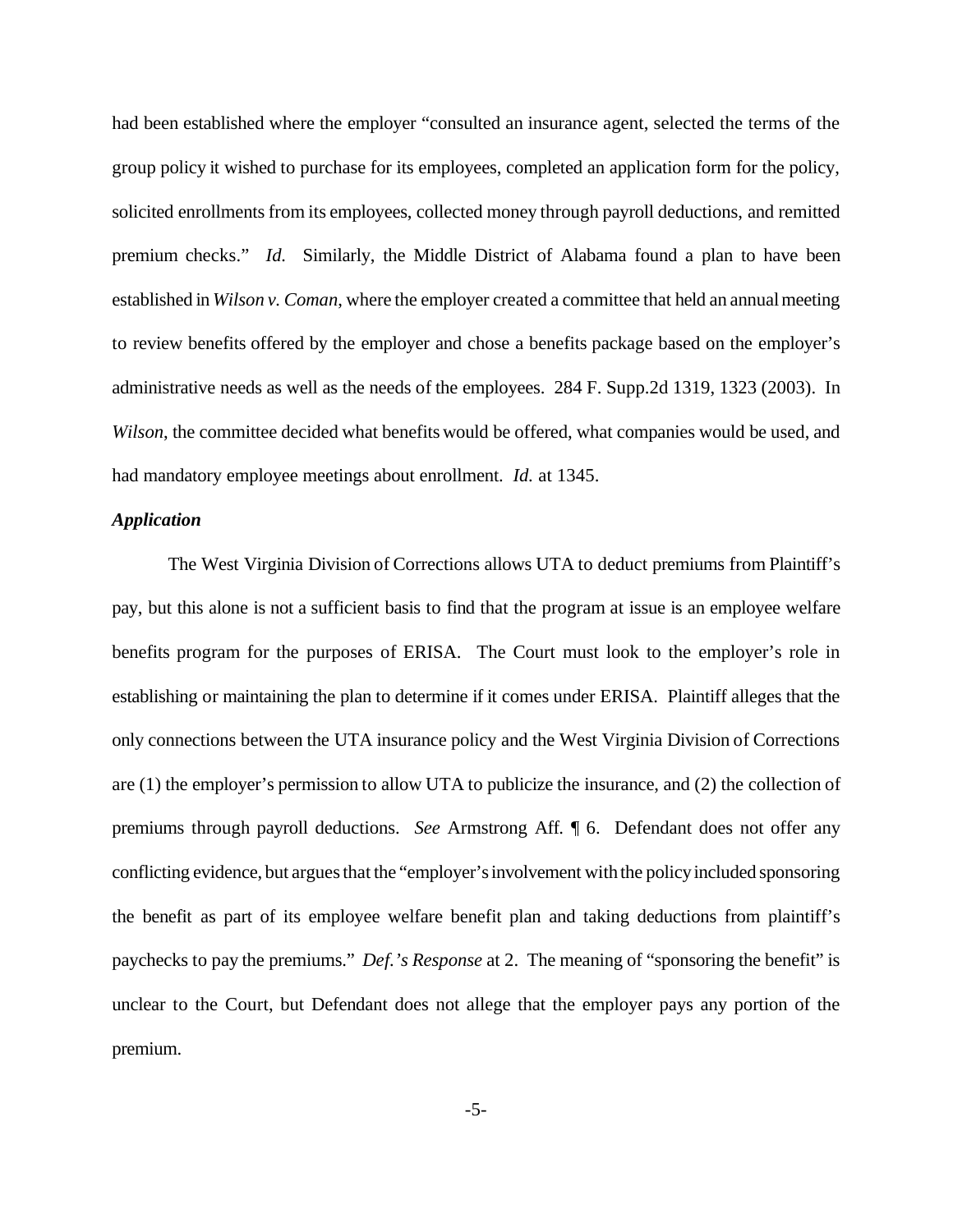According to the affidavit submitted by the Plaintiff there are some key differences between the employer's actions in the instant case and the facts analyzed in *Wilson* and *Butero*. Here, UTA "is one of a number of insurance companies that are permitted to offer optional insurance to employees of the Division of Corrections, and receive payments for such insurance policies by way of payroll deductions from the employee's paychecks." Armstrong Aff. ¶ 2. The employer denies subsidizing, recommending, making contributions to, or having any responsibility for the policy. *Id.* ¶¶ 3-4. Furthermore, the employer denies receiving any consideration in connection with the policy. *Id.*  $\P$  7. Defendant has not alleged the existence of any benefits "establishment" process analogous to the committee in *Wilson*, or the tightly controlled solicitation process in *Butero*. Nor has Defendant alleged that the employer has "maintained" the plan through monthly premium payments as in *Randol* or with some analogous contribution.

Defendant has failed to show any more involvement by the employer than allowing UTA to publicize its insurance and take payroll deductions. The Court finds that this is not enough to bring this insurance policy under ERISA. In fact, the policy appears to fit all of the characteristics of the safe harbor provision, or at least Defendant has not shown that it does not.<sup>3</sup> Therefore, ERISA does not preempt Plaintiff's claim, and there is no federal question to serve as a basis for subject matter jurisdiction in this Court.

 $3$ Defendant instead argues that the policy does not fit within the safe harbor provision because it is an individual, rather than group, policy. The Court is not persuaded by this argument. First, to the extent that the safe harbor provision provides guidance on the type of plans not intended for inclusion in ERISA, it strongly supports the Plaintiff's motion for remand. Second, even if the plan at issue does not fit within the safe harbor provision, this does not automatically render it an ERISA plan; in order to satisfy the definition, it must still be established or maintained by the employer.